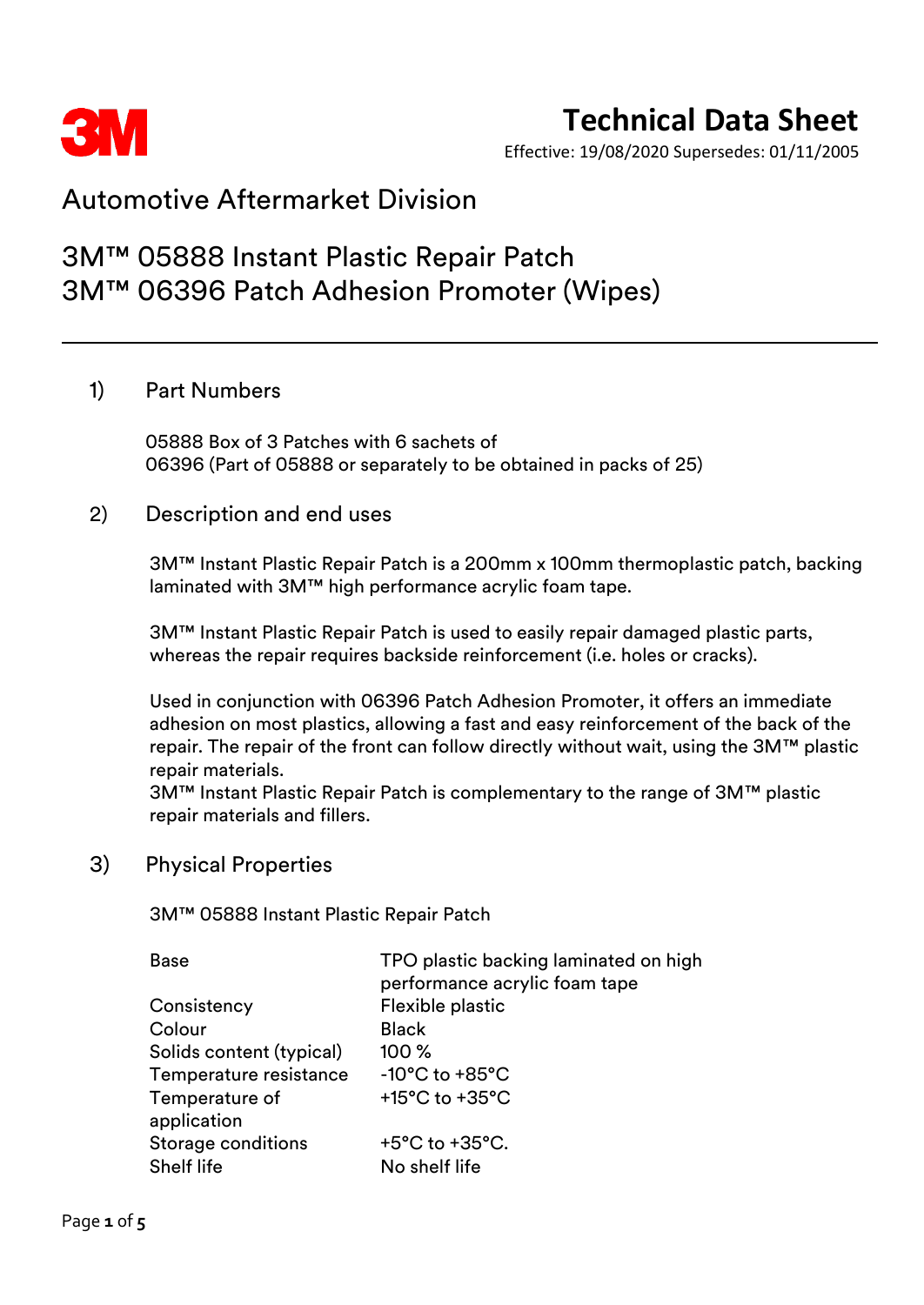

Effective: 19/08/2020 Supersedes: 01/11/2005

3M™ 06396 Patch Adhesion Promoter

| Base                          | Wet wipe, promoter itself is a colourless<br>liquid, solvent based |
|-------------------------------|--------------------------------------------------------------------|
| Temperature of<br>application | $+15^{\circ}$ C to $+35^{\circ}$ C                                 |
| <b>Storage conditions</b>     | $+5^{\circ}$ C to $+35^{\circ}$ C.                                 |
| Shelf life                    | 36 months from date of manufacture (see<br>sachet)                 |

- Ready to use repair system: easy application, no product mixing and spreading.
- High Performance acrylic foam tape: immediate and durable adhesion on most plastics when used in conjunction with 3M™ 06396 Patch Adhesion Promoter.
- Strong and flexible TPO plastic backing: easy to apply even on curved shapes and in corners. Can be heated to help shaping.
- No cure time after application: saves time in the repair process, 3M™ plastic repair material or filler can be applied on the front side of the repair immediately after patch application.
- Thin patch with black surface: produces a clean and nice appearance of the repair. Will not interfere with other parts of the repair area.

4) Directions for Use

This procedure is for repair of tears, cracks, holes and all other damages requiring front and backside reinforced repairs on automotive plastic parts like bumpers. Following example is for a crack repair.



1. Clean part

- Remove part from the vehicle.
- Clean front (A) and backside (B) with high pressure washer or water and soap.
- Allow to dry.
- 2. Prepare repair area
- Drill a 4 to 6 mm hole at the end of the crack to release stress and prevent from further crack extension.
- If crack reach the edge of the part, grind a V-notch at the edge of the crack (see arrow) to avoid crack propagation later in the process.
- Sand front side (P80 P180) to remove all paint around the repair area.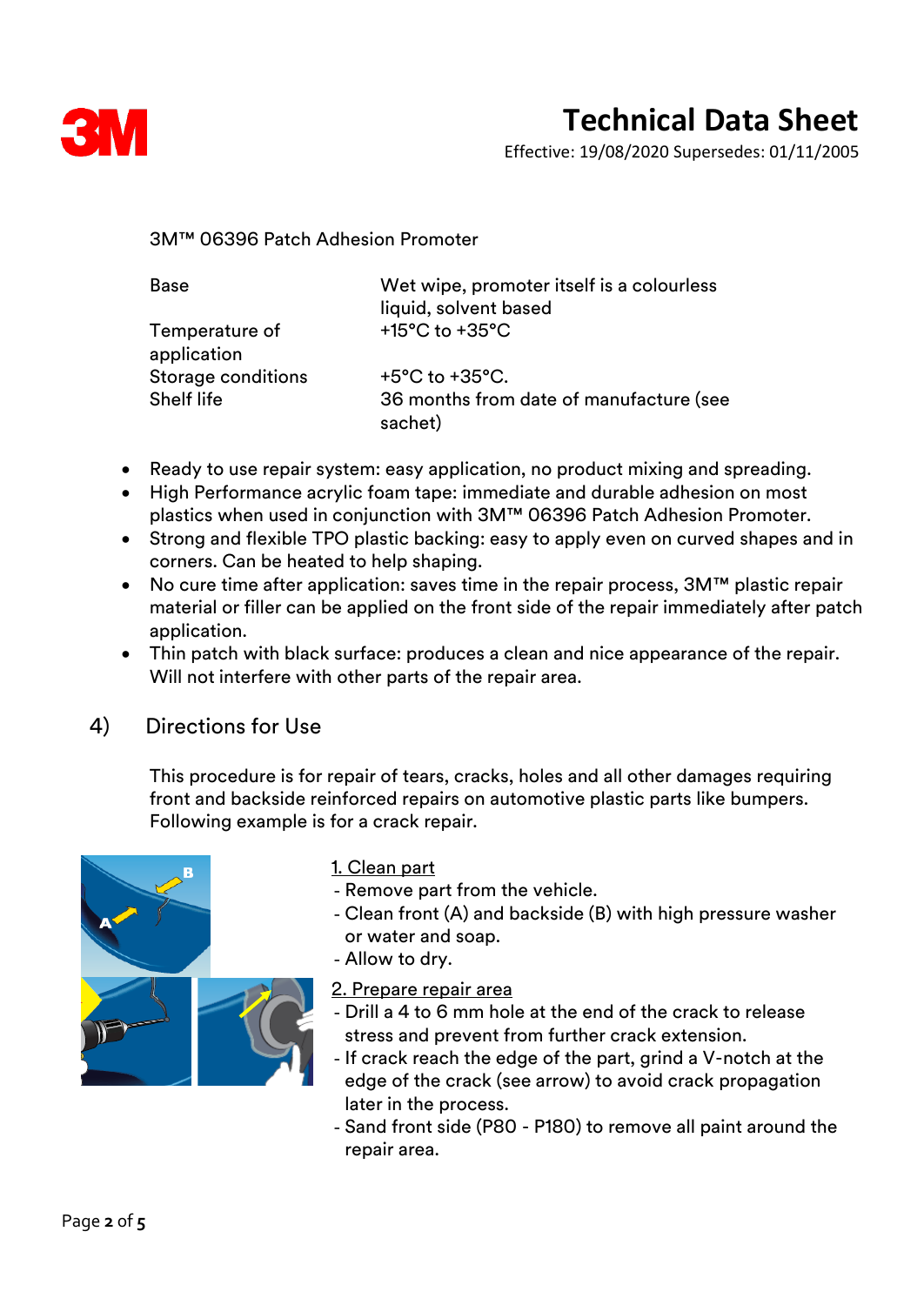

### Front Side



Back Side











### 3. Prepare crack area

- Dish out the front side of the crack area to maximize bonding surface and achieve optimum repair resistance.
- Avoid heating and melting the plastic during sanding. Remove traces of melted plastic with a knife or thinner sanding.
- Avoid making sharp edges (see drawing) that may cause the repair to remain visible after painting.
- Blow off the repair area using clean, non-oiled compressed air.
- 4. Inside preparation Adhesion promoter application
- Clean both side with 3M™ 22779 VHB™ Surface Cleaner or 3M™ 08984 cleaner.
- Wipe the repair area on the back of the part where the patch will be placed with 3M™ 06396 Patch Adhesion Promoter.
- Allow to dry for 5 minutes.

Caution: in case there is some paint overspray in the back side, it is critical to remove it (P320 sanding or clean with Scotch-Brite™ + 08984) before applying the adhesion promoter and the patch. Not removing paint overspray creates a weak link that may reduce patch adhesion. 5. Patch Application

- Cut patch to size with scissors or a knife keeping 2 to 3cm around the crack or the hole.
- Remove the red liner.
- Apply to the repair area. Press firmly to get immediate adhesion.
- Excess of Patch on the edge can be cut with a knife. Back side repair is completed.

6. Front side repair

- Finalize the repair on the front side as per the usual methods with 3M™ plastic repair material.
- For edge finishing, 3M™ 05888 Patch can be sanded when sanding the filler to achieve perfect appearance.
- Prime and paint as per your paint supplier recommendations.

# **Technical Data Sheet**

Effective: 19/08/2020 Supersedes: 01/11/2005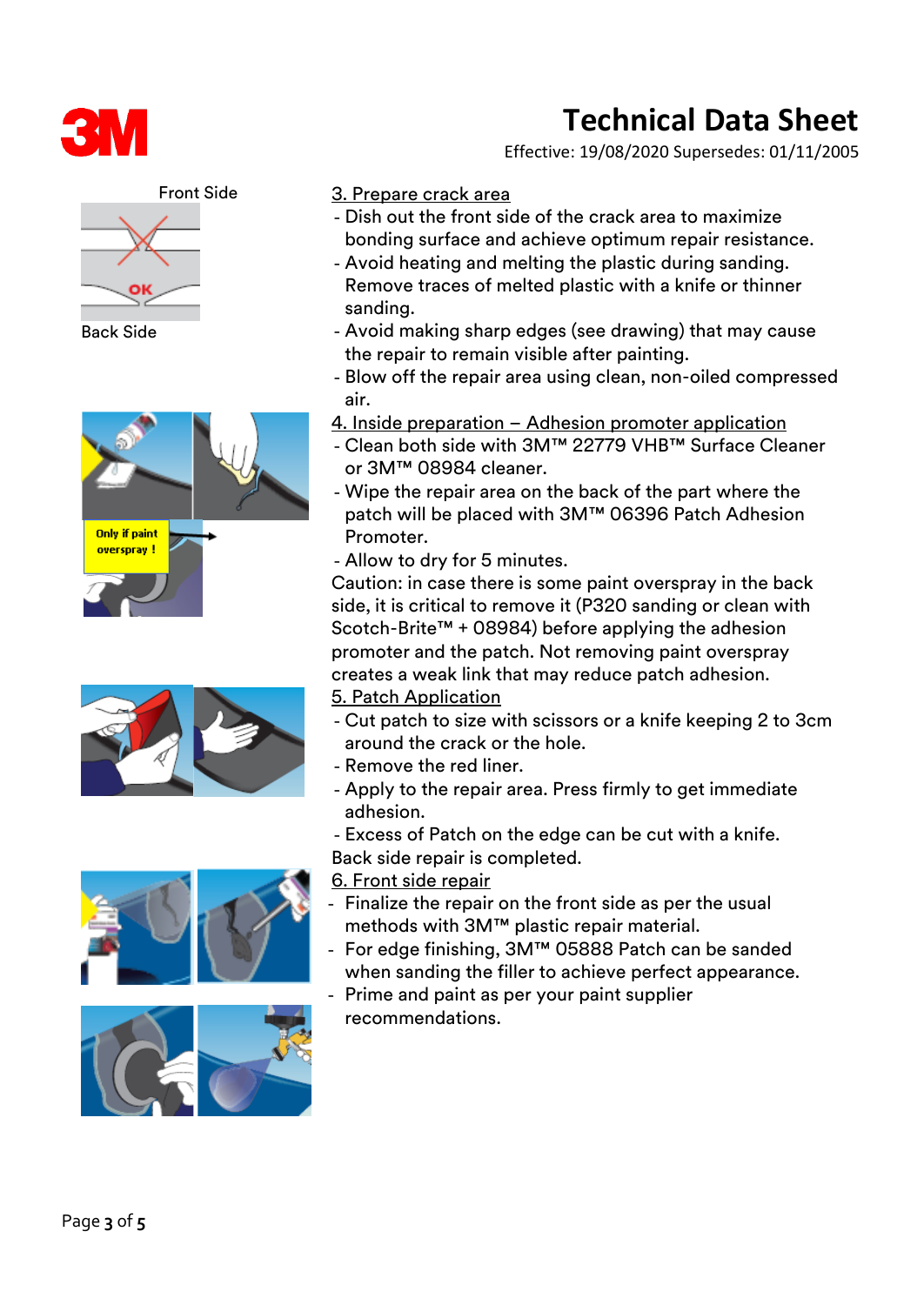

# **Technical Data Sheet**

Effective: 19/08/2020 Supersedes: 01/11/2005

### 5) Storage

Store in its original box between 5 C – 35 C in a dry area. The patch has no shelf life, the adhesion promoter has a shelf life of 36 months after manufacture in the original sealed sachet.

### 6) Safety

Read full instructions and material safety data sheet before use.

IMPORTANT: This product (06396) contains hazardous materials and therefore appropriate personal protective equipment should always be used. Please refer to the label and consult the material safety data sheet for full handling instructions and personal protection information. These are available via your stockist. The supplier disclaims any liability where the user does not wear the recommended personal protective equipment.

3M™ 05888 Instant Plastic Repair Patch and 3M 06396 Patch Adhesion Promoter (Wipes) are designed FOR PROFESSIONAL INDUSTRIAL USE ONLY.

### 7) Disclaimer

All statements, technical information and recommendations are based on tests we believe to be reliable as at the date of hereof, but the accuracy or completeness thereof is not guaranteed. Please ensure before using the product that it is suitable for your intended use. Since the conditions and methods of use of the product and of the information referred to herein are beyond our control, other than for fraudulent misrepresentation, 3M expressly disclaims any and all liability as to any results obtained or arising from any use of the product or reliance on such information